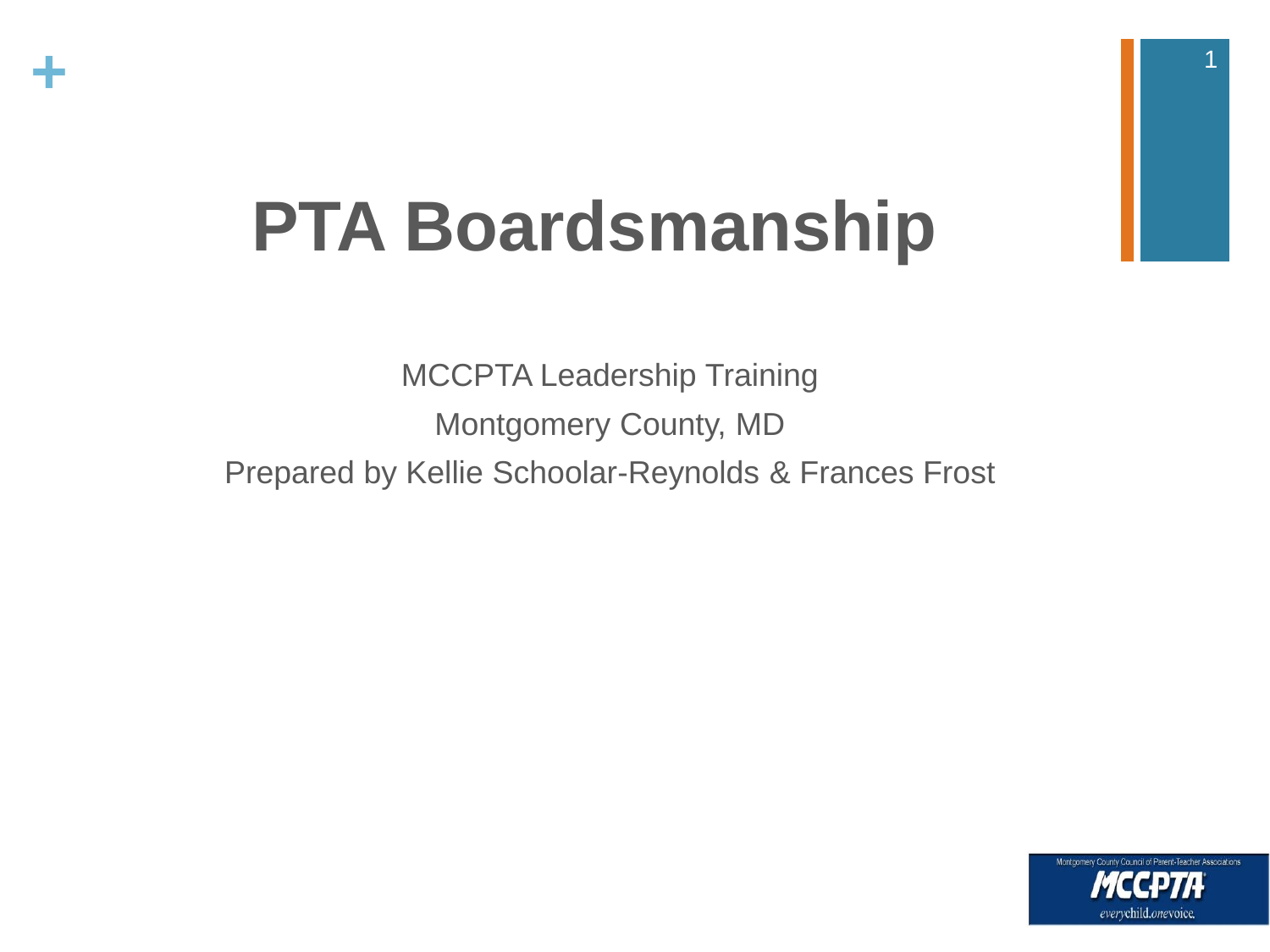

# 2

■ To make every child's potential a reality by engaging and empowering families and communities to advocate for all children.

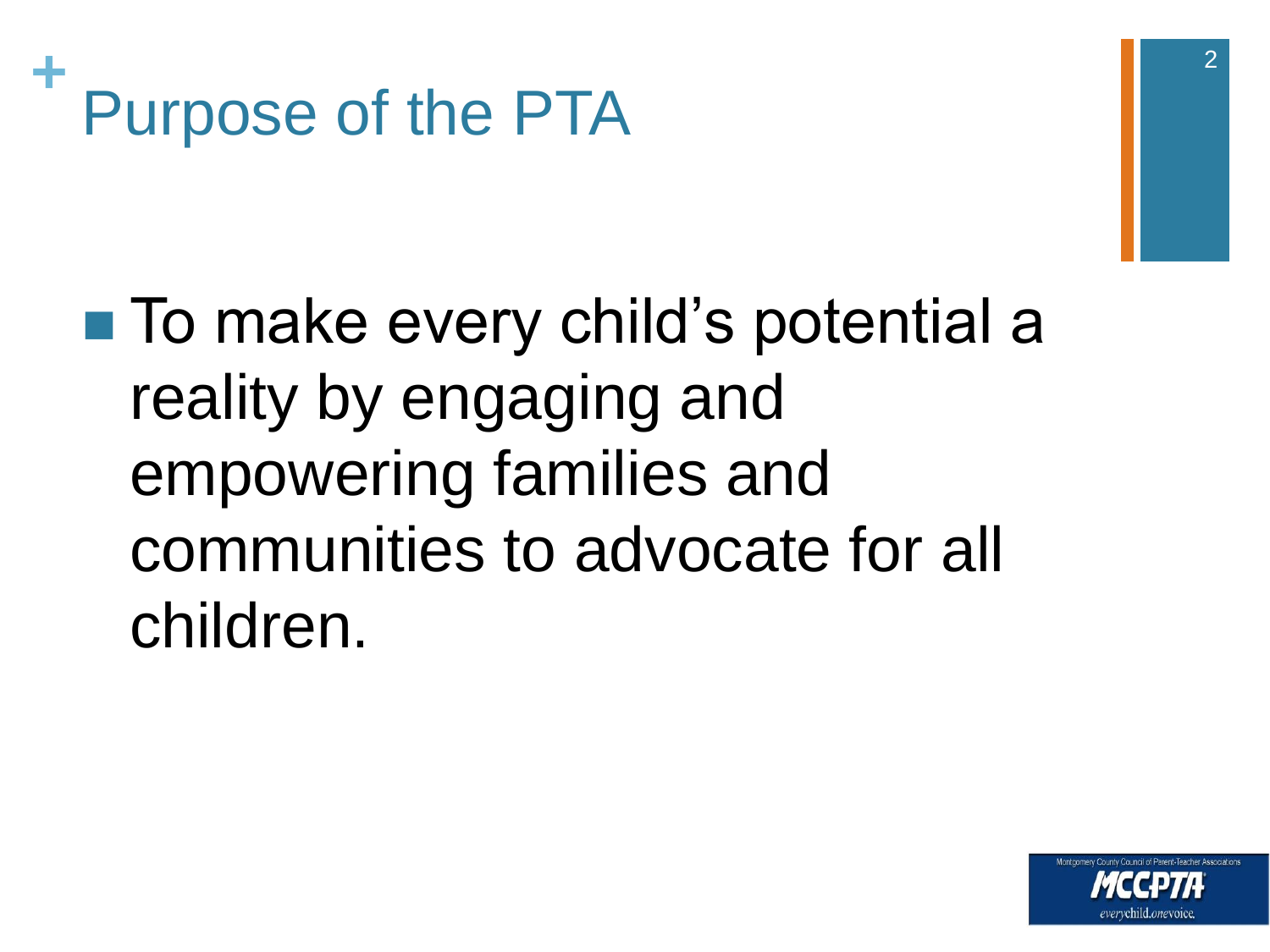

National PTA

- **Collaboration**
- **Commitment**
- **Diversity**
- **Respect**
- Accountability

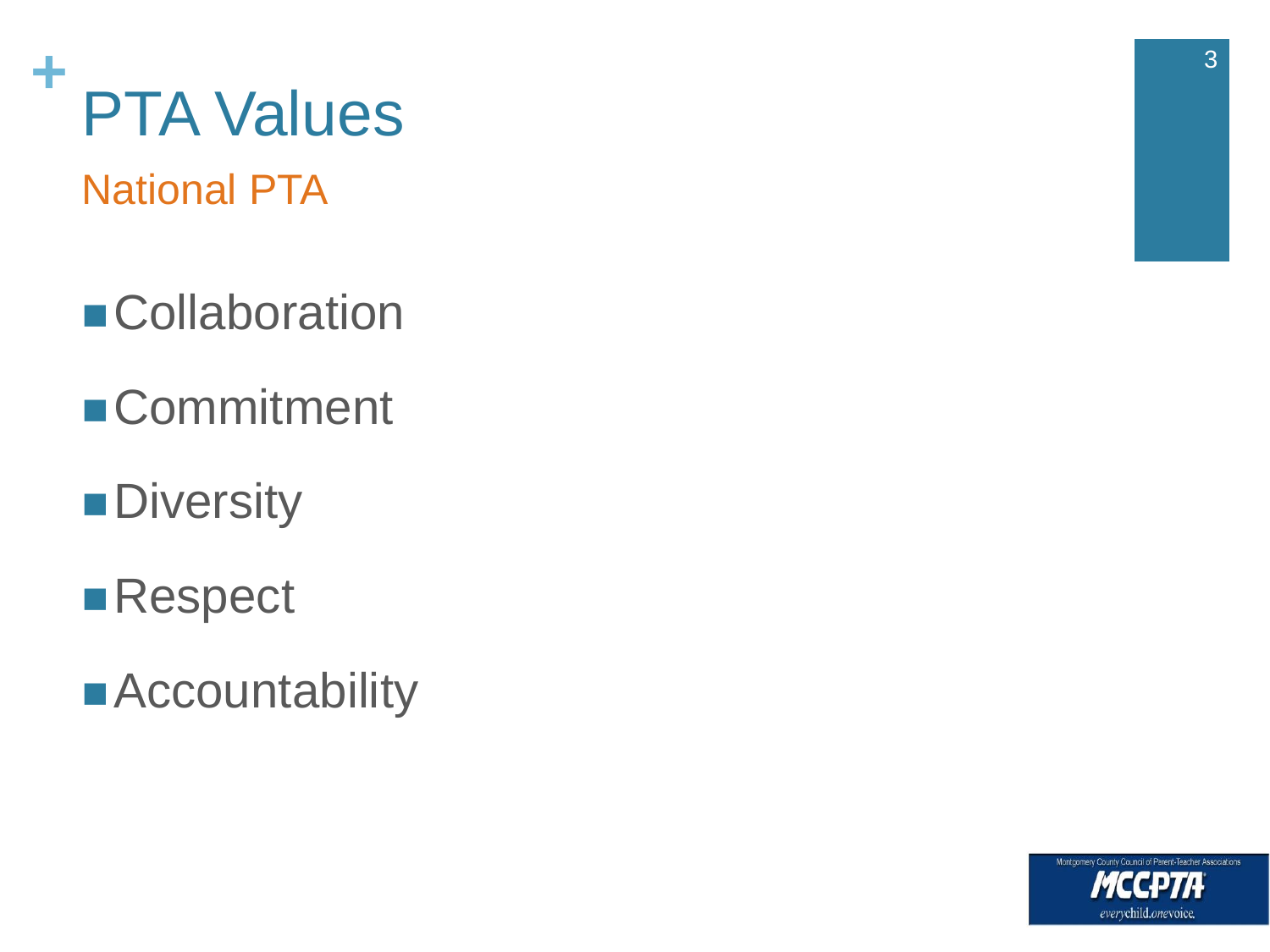#### **+** PTA is a non-profit organization

- **PTA is an ADVOCACY organization**
- ■Supports educational issues for *all* students in your school
- **PTA** is non-partisan and cannot endorse any candidate in any public election (local, state, national)
- **Fundraising is** *not* the primary purpose of PTA
	- **plan three PTA events or activities for each** fundraising event (IRS requirement)

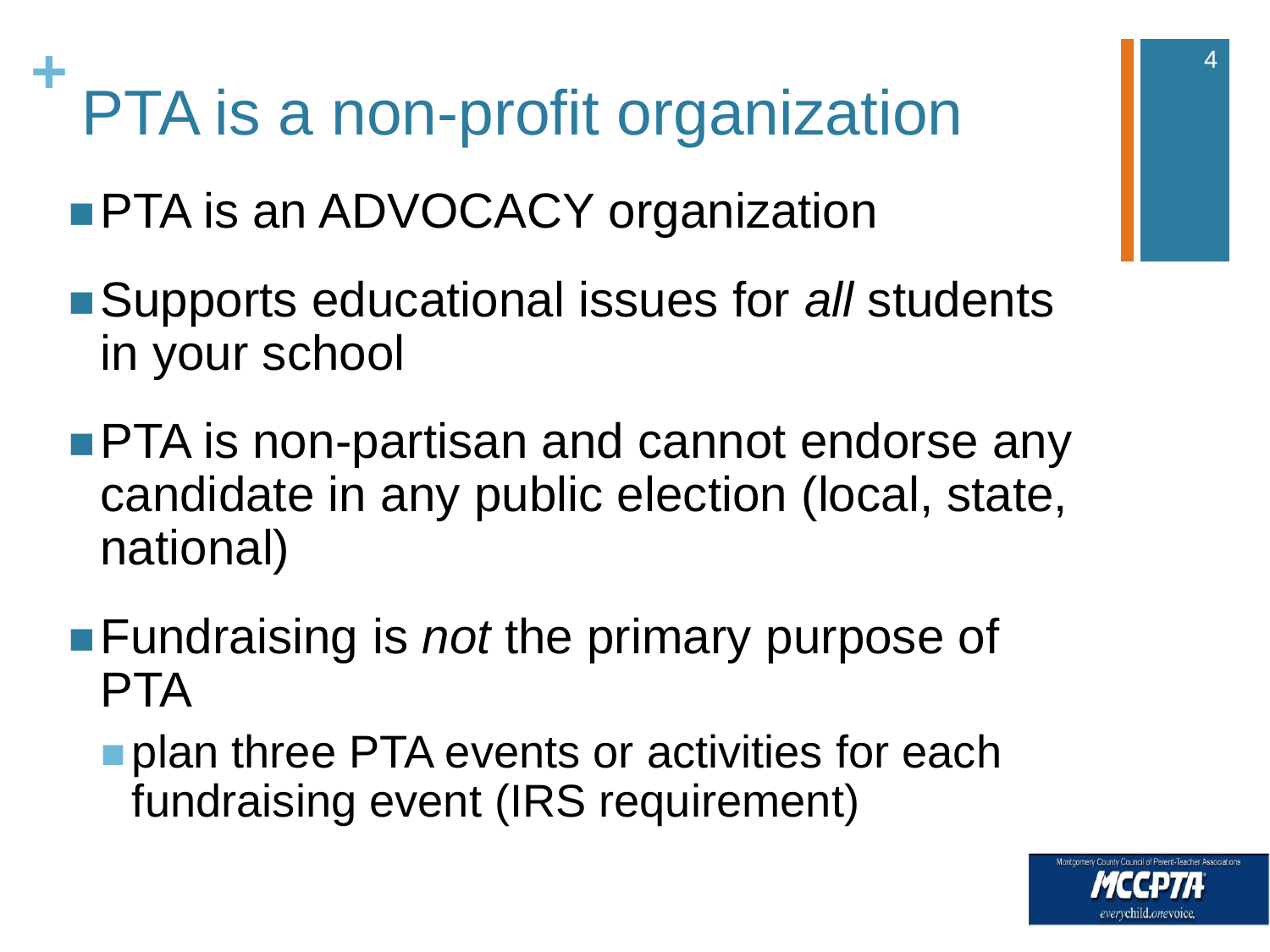

# **Responsibilities of a Board Member**

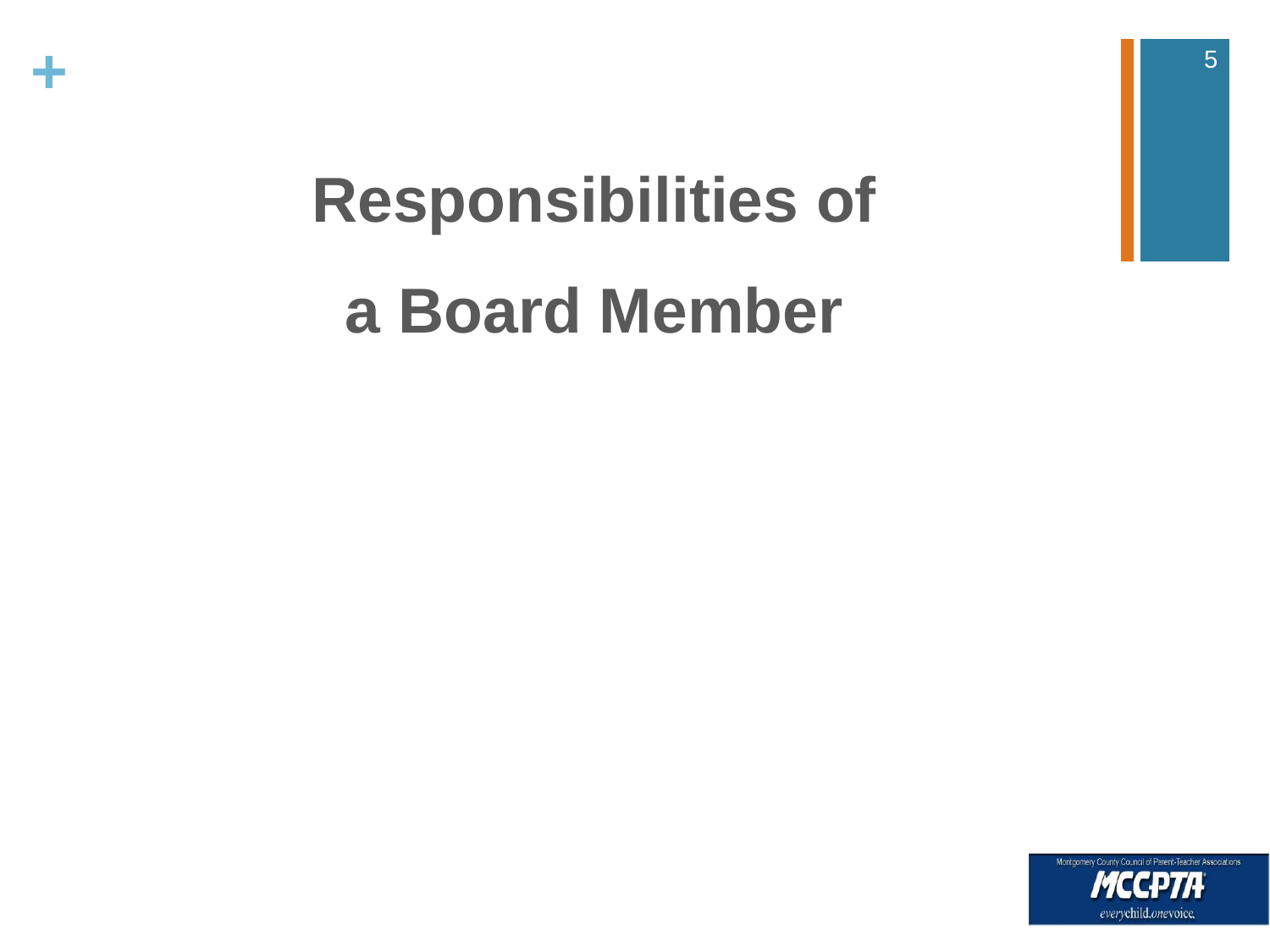## **+** What does it mean to be on a Board?

An organization's Board of Directors is responsible for:

## **Leadership**

**Ensure that the organization follows it mission,** obeys bylaws and public laws

## ■Meaningful Programs and Services

• Meet the needs of the community; encourage involvement

### ■Financial Management

- **Develop and oversee budgets**
- **Ensure financial accountability**
- Secure non-profit status

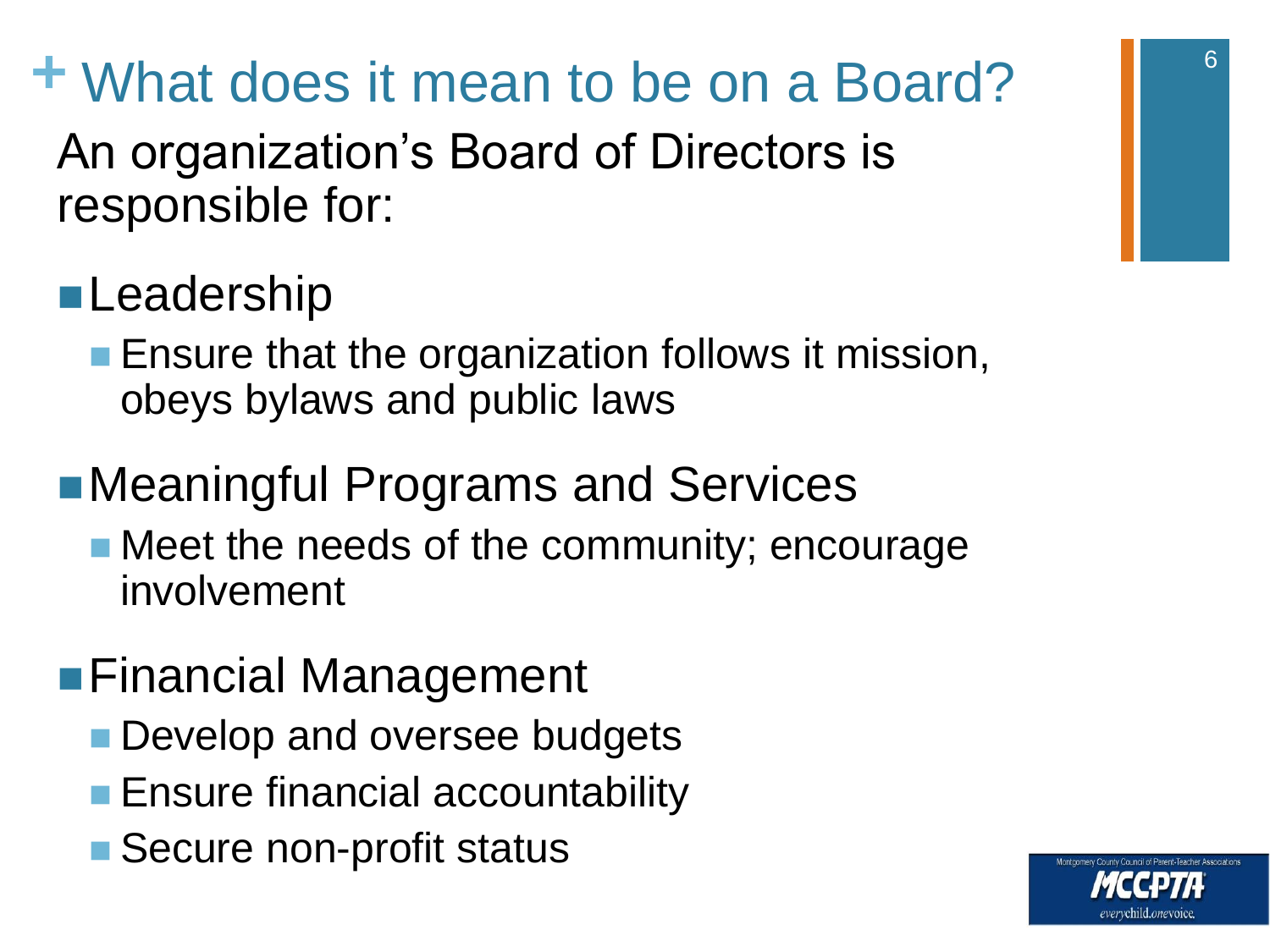#### **+** Board Standards

## **Duty of care**

- **Level of competence expected of board members**
- **Exercise care when making decisions as a steward** of the organization

## ■Duty of loyalty

- **Demonstrate undivided allegiance when making** decisions affecting the organization
- **Act in the best interest of the organization**

## **Duty of obedience**

■ Be faithful to the organization's mission

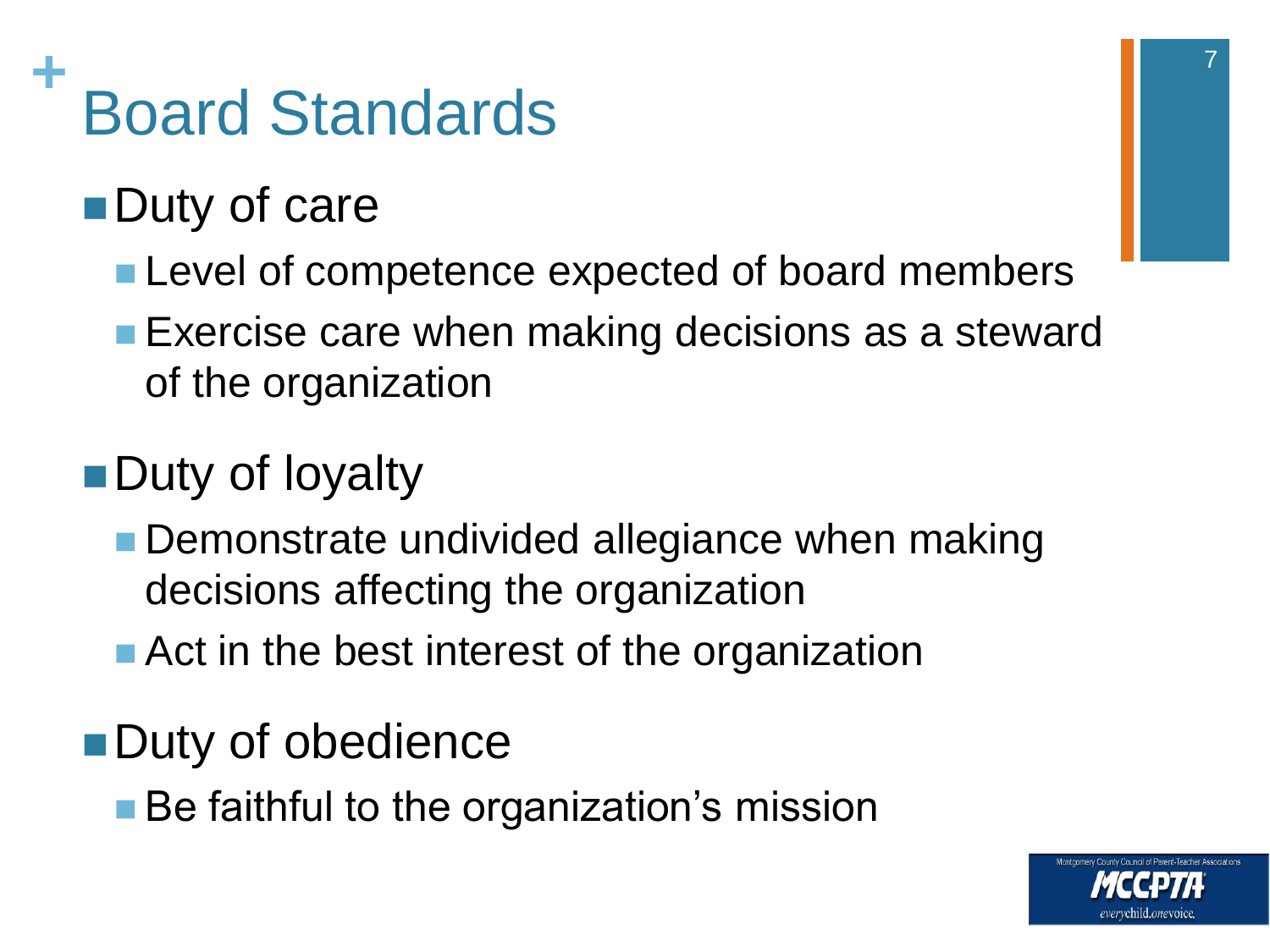- **+** Typical BOD duties (refer to bylaws)
	- Carry out business between general meetings
	- **Create committees**
	- ■Approve plan of work for standing committees
	- **Approve annual budget to submit to general** membership for final approval
	- Select auditor or auditing committee to audit treasurer's accounts

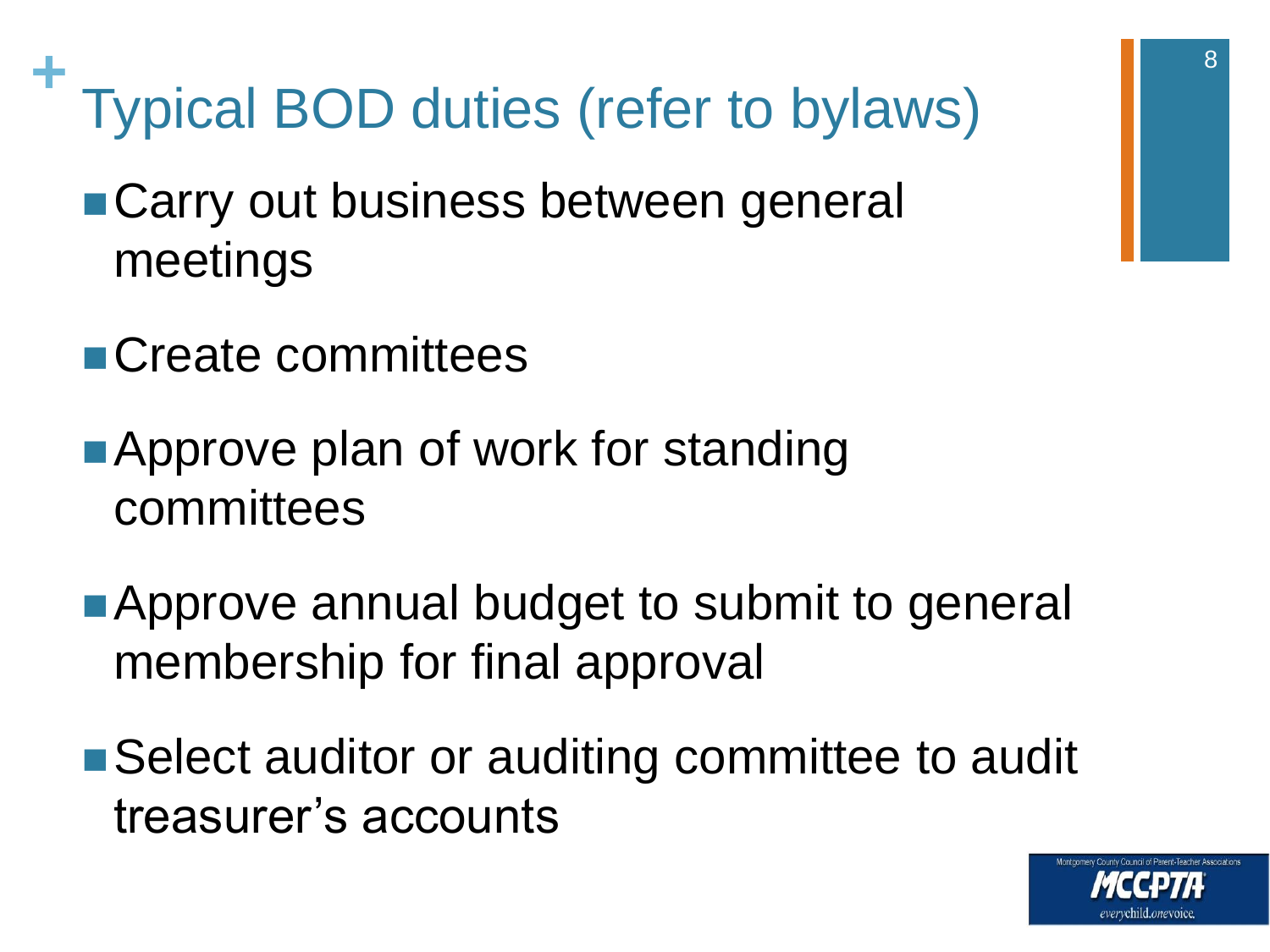**+** Typical executive committee duties (refer to bylaws)

- **Elect committee chairs**
- ■Manage business of organization
- ■Submit report at BOD meetings

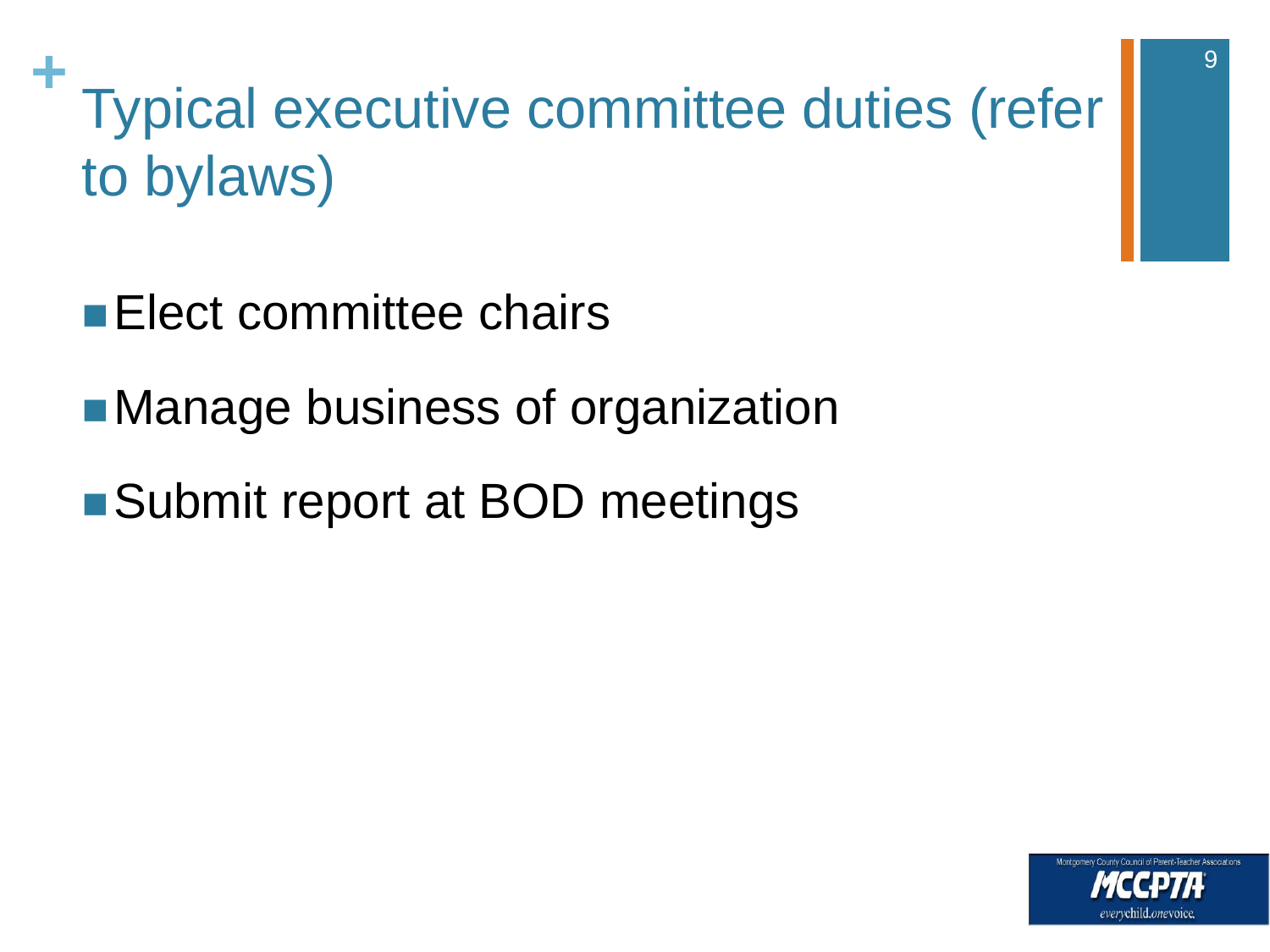- **+** Good Practices for Board Members
	- ■Be aware of important events in the organization.
	- Stay informed about the community the organization serves.
	- Stay informed of organization's current positions on issues.
	- **Review materials provided by the board.**
	- Attend board meetings and training sessions.
	- ■Be aware of changing or new laws and policies that impact the organization.

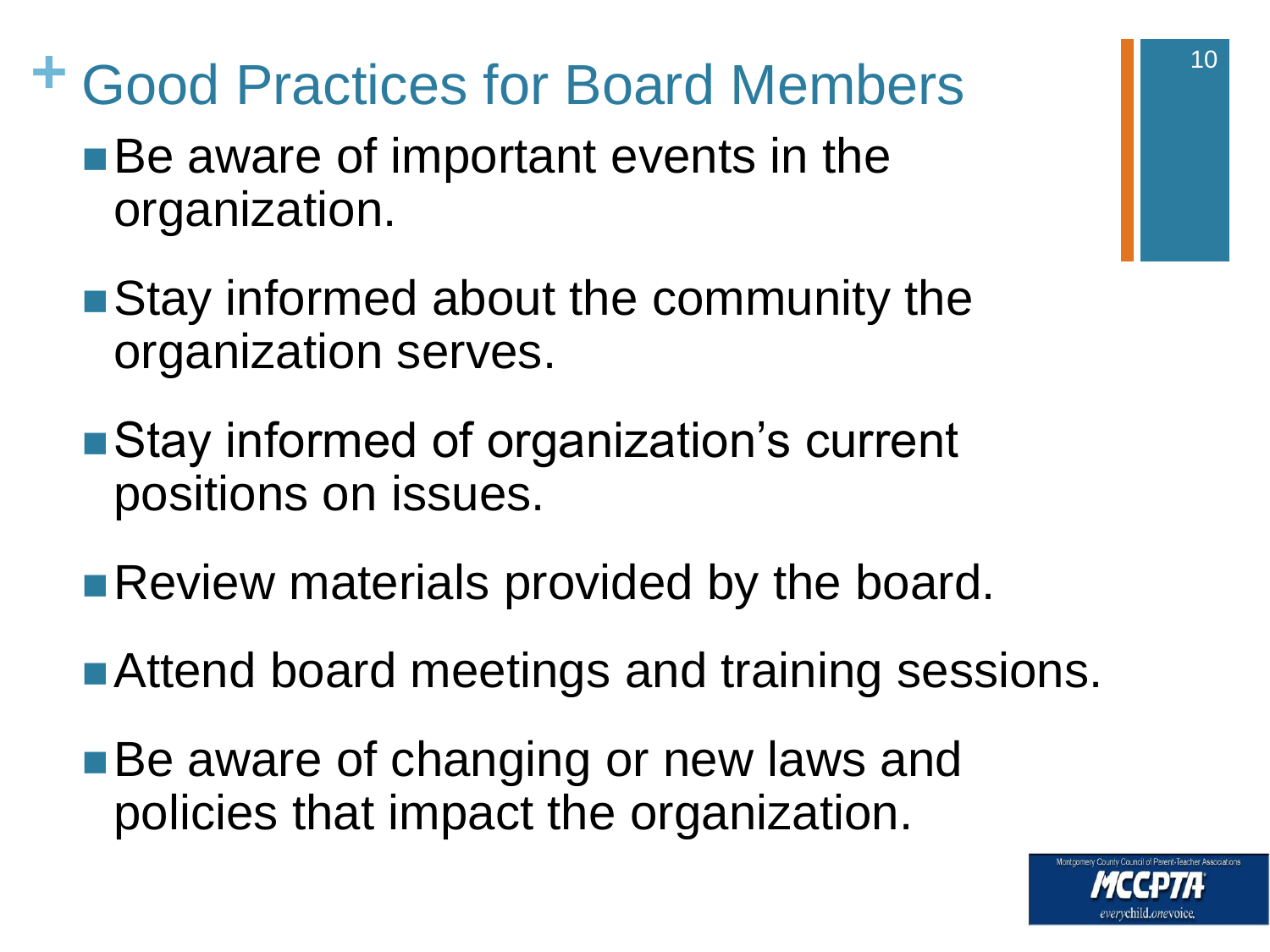

- **Encourage new membership on your Board,** i.e. new Officers and Committee Chairs
- ■Encourage diversity on your Board
	- **Race, culture, neighborhood, income, family** members
- **Ensure that your Board reflects your school** population

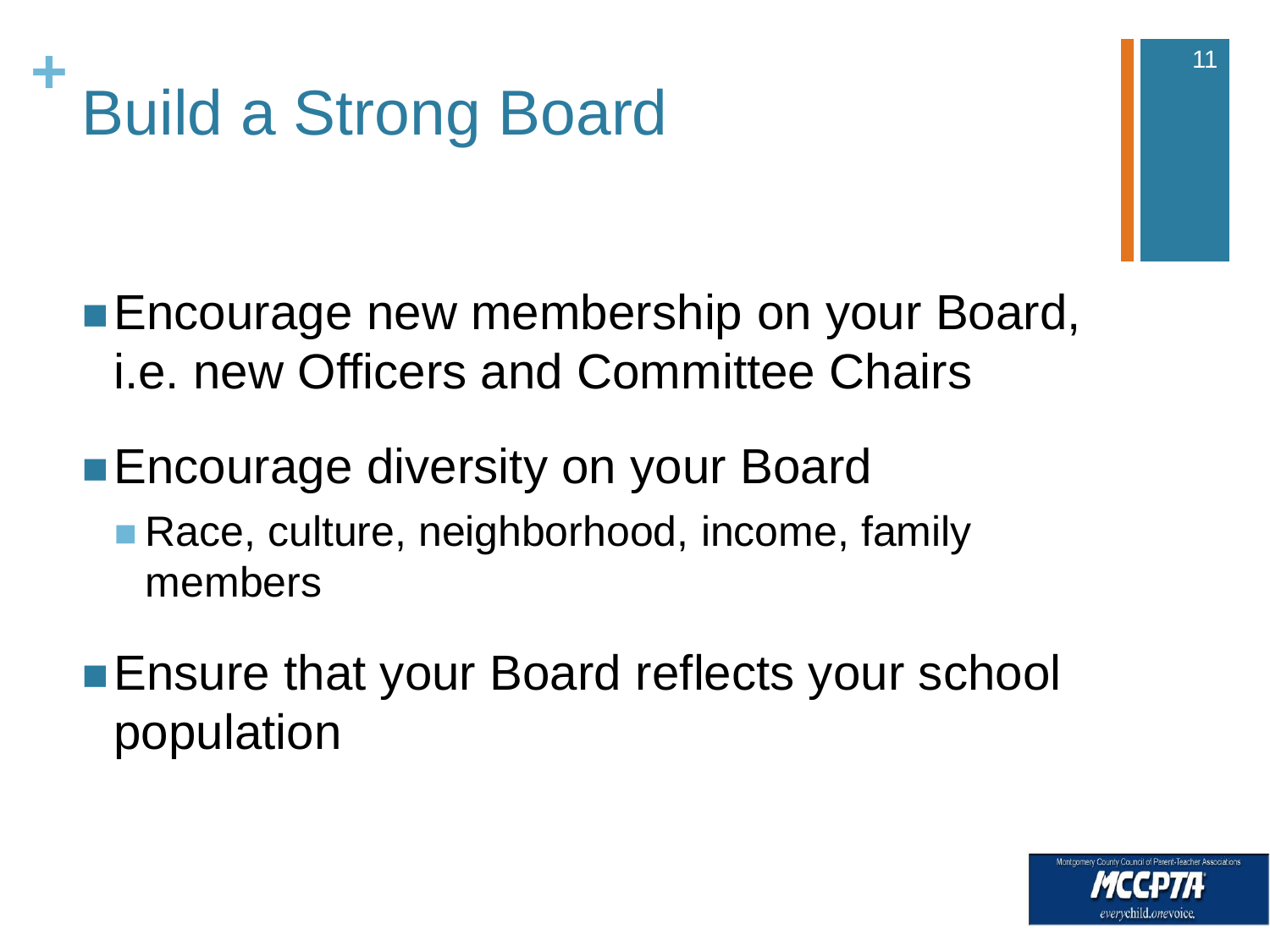## Governance Structure

**■Benefits** 

**+**

- Functional organization
- ■Get things done
- **Prevent chaos and** unruly meetings
- **Components** 
	- Board of Directors
	- **Committees**
	- Bylaws
	- **Parliamentary** Procedure

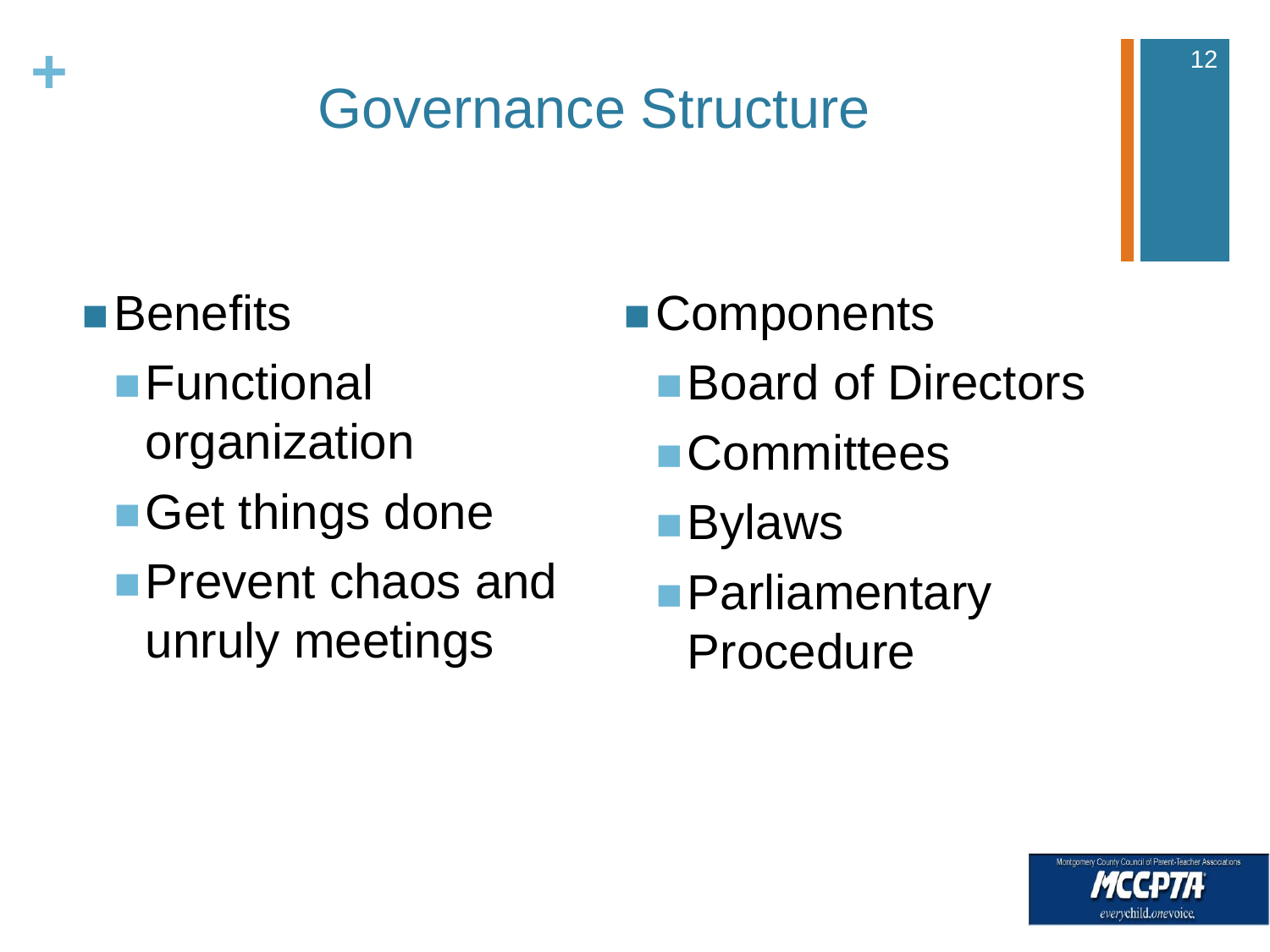# **+** Who is on the Board of Directors?

- Defined in bylaws
- **PTA BOD generally consists of:** 
	- **Elected Officers/Executive Committee: President: Vice** President(s), Treasurer, Secretary
		- No co-presidents or co-treasurers
	- Standing Committee Chairs
	- **MCCPTA Delegates (2)**
	- **Principal**
	- **May include other organization representatives (ex.** NAACP)
	- **May include parliamentarian**
	- **May include cluster representative**

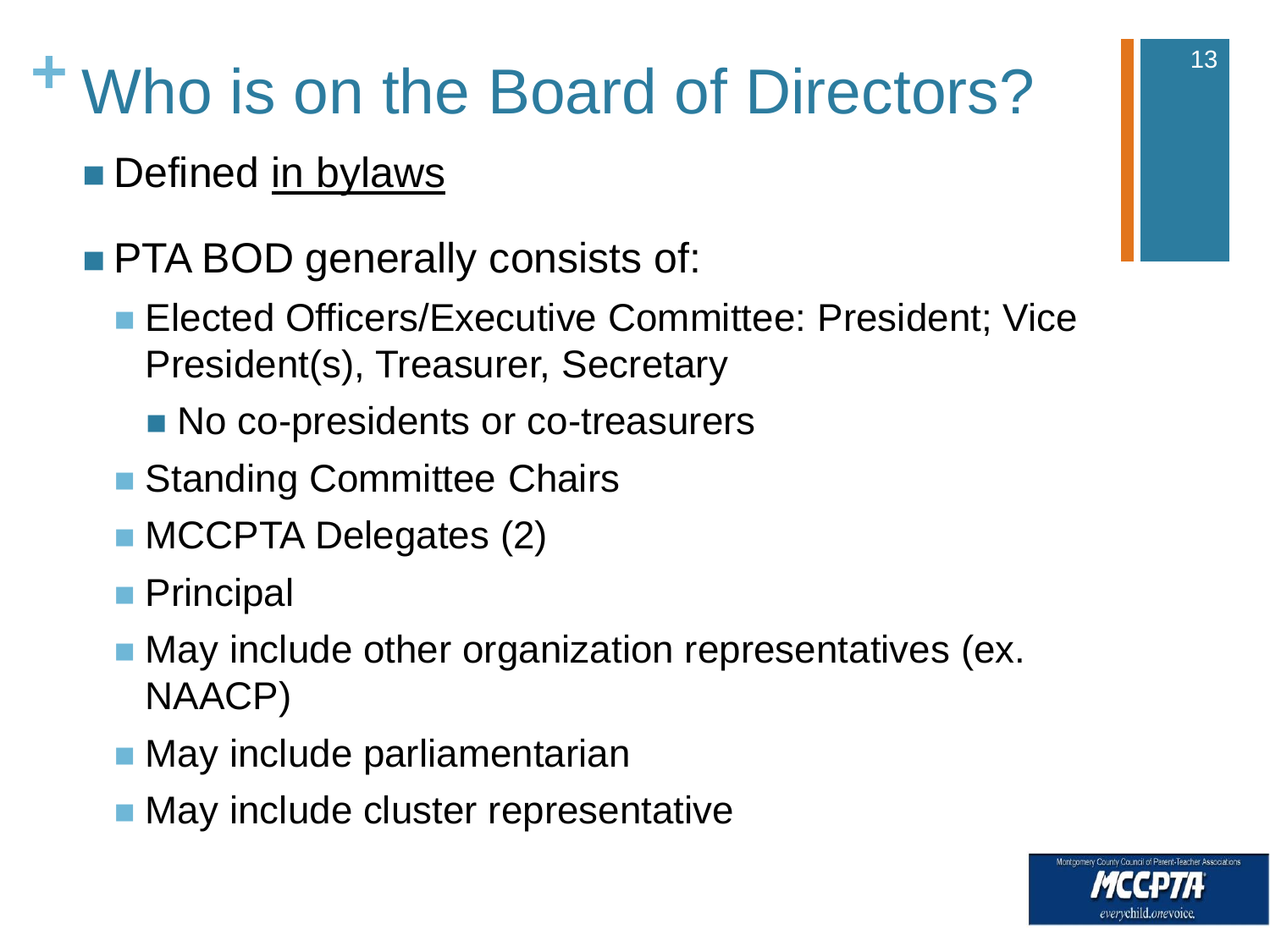

- ■Define governance structure
- **Approved by local PTA membership**
- All board members should be familiar with and follow bylaws
- ■All members should have access to bylaws
- When in doubt, refer to Roberts Rules of Order

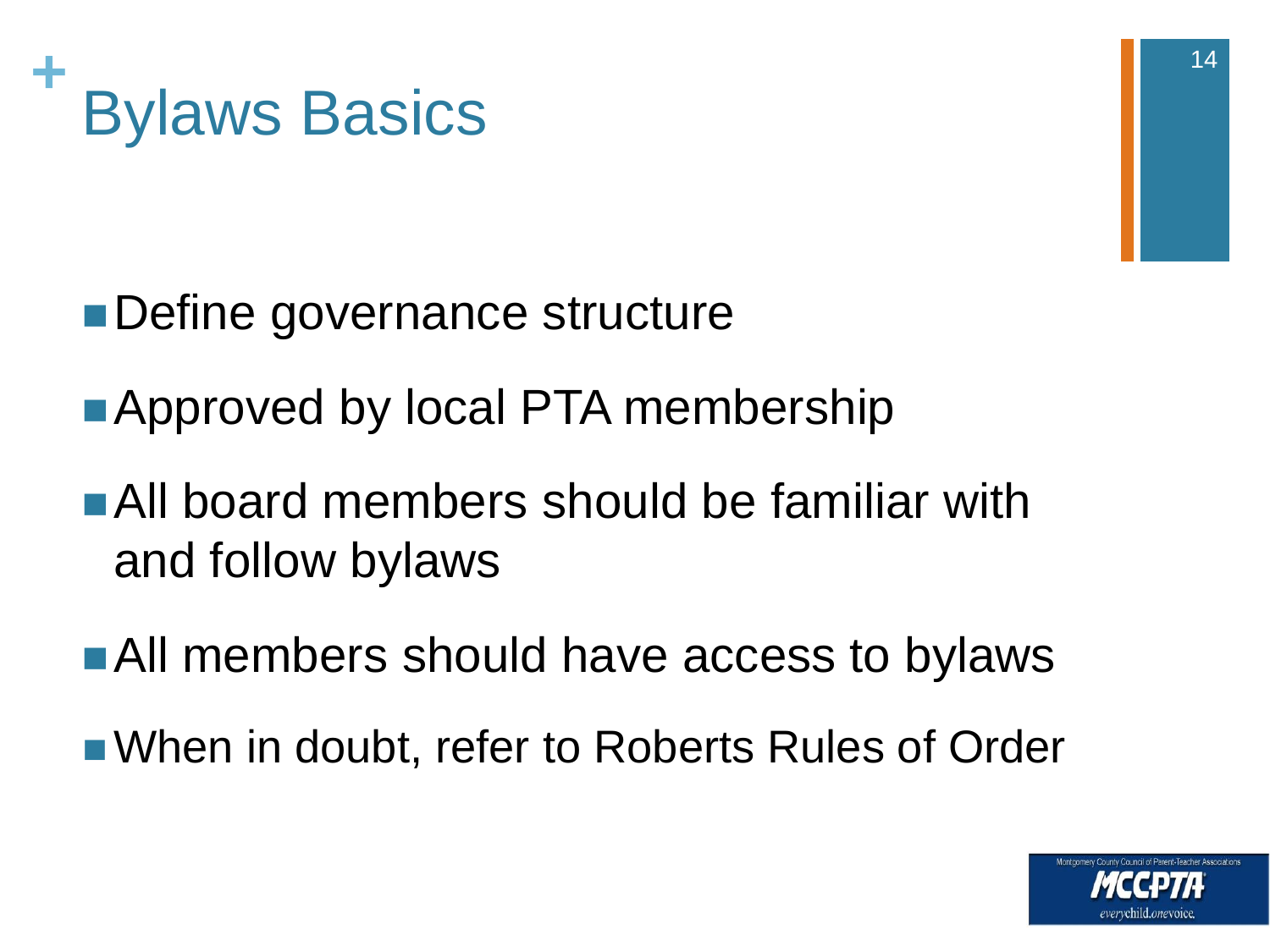#### **+** Updating PTA Bylaws

- Each PTA must update their Bylaws every three years
- Consider questions, concerns, situations that have come up
- Keep level of detail similar to MD PTA bylaws template
	- Create standing rules if more details are desired
- **Membership must approve bylaws, even if there are** no changes
- Submit signed original to MD PTA, keep a copy in local files

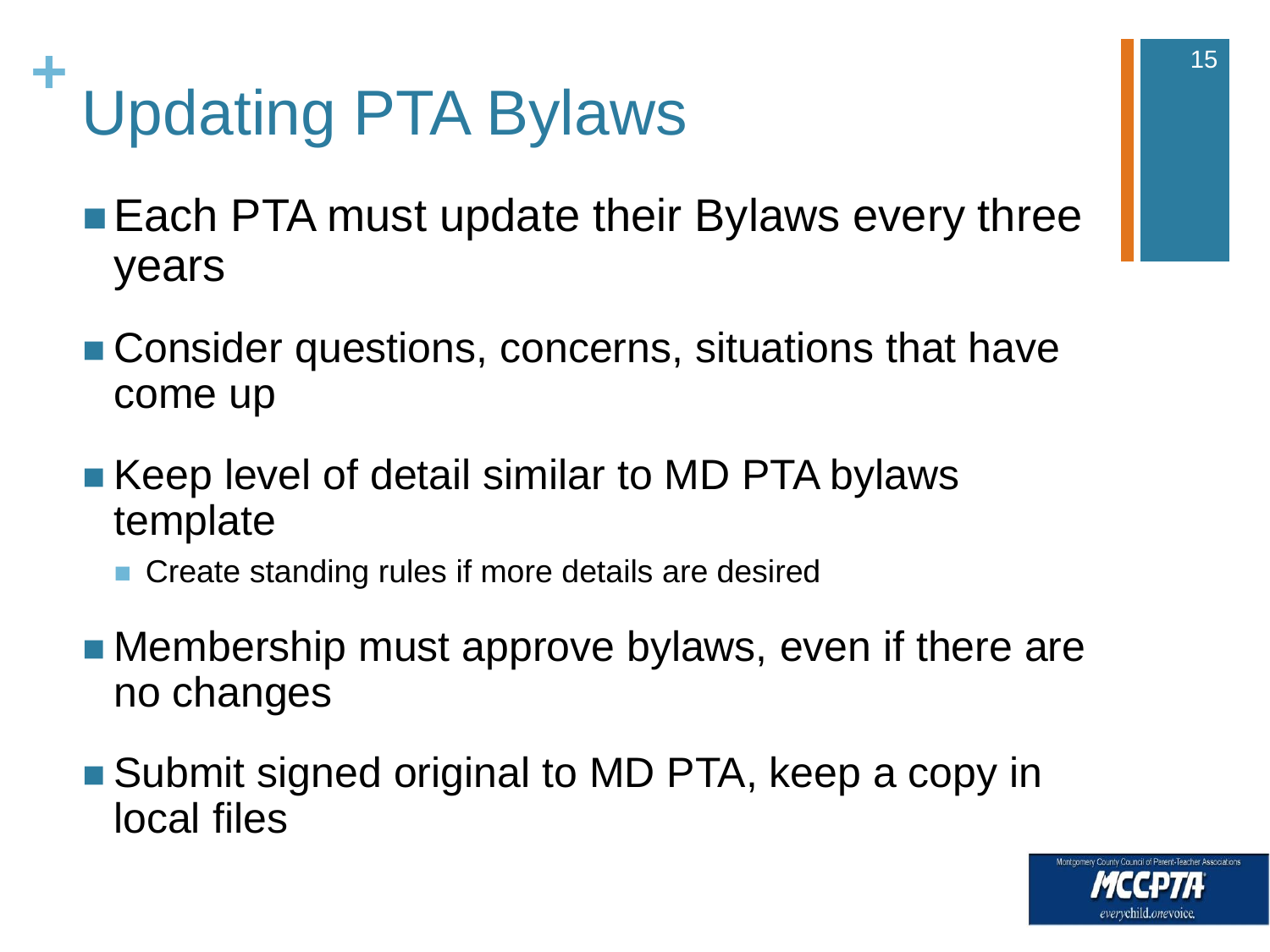Why does your PTA need bylaws? For your school community

- ■Creates transparency all members know the basic rules
- ■Assures smooth transition explains how to nominate and elect officers
- ■Assures accountability provides the ground rules for decision making and managing money



16<br>16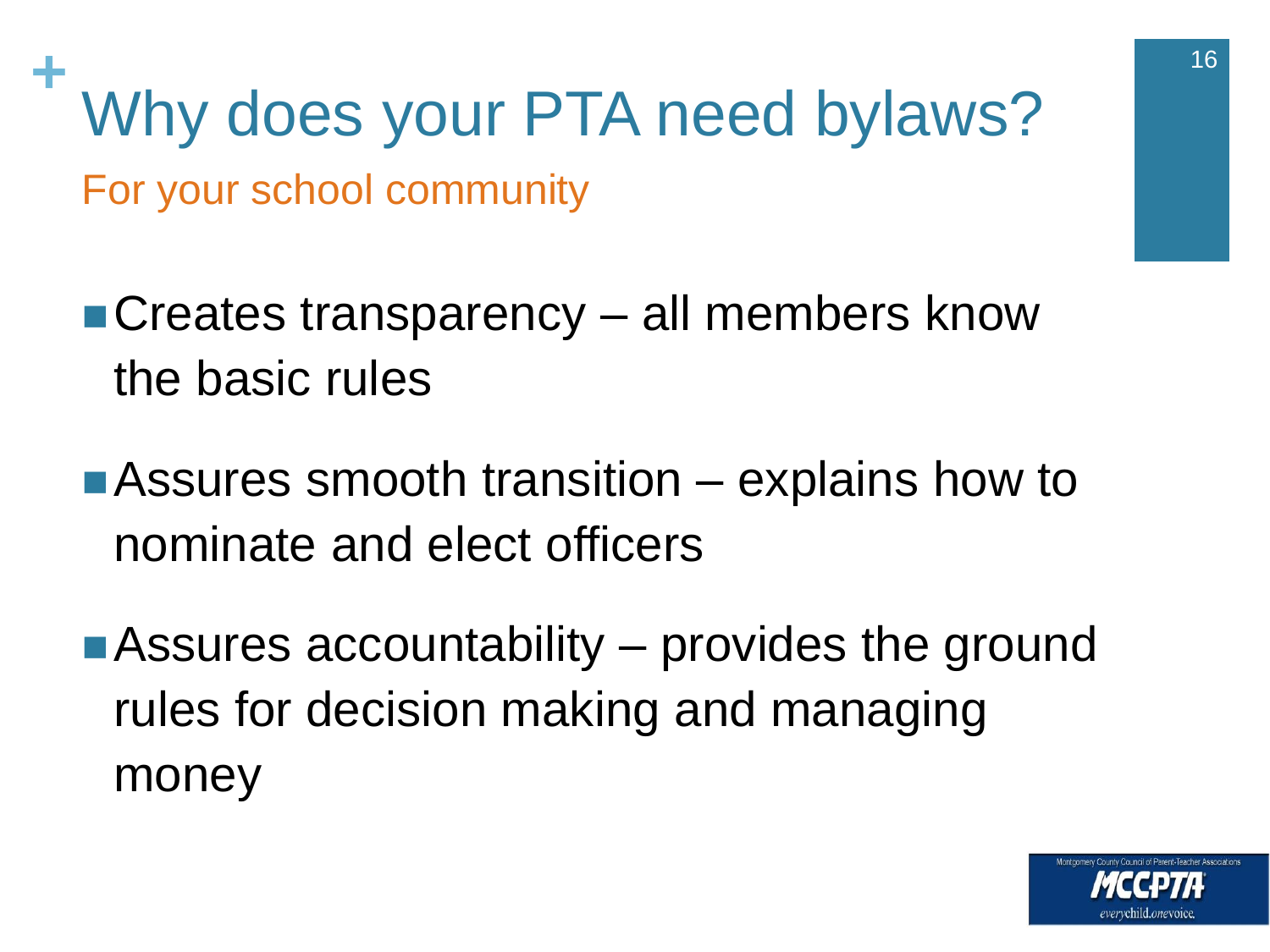Why does your PTA need bylaws? For MCCPTA and Maryland PTAs

■ Creates the same ground rules for all PTAs

- **Allows flexibility for local PTAs to include** their priorities
- **Requirement to maintain status as a PTA**



17<br>17 - Johannes<br>17 - Johannes Johannes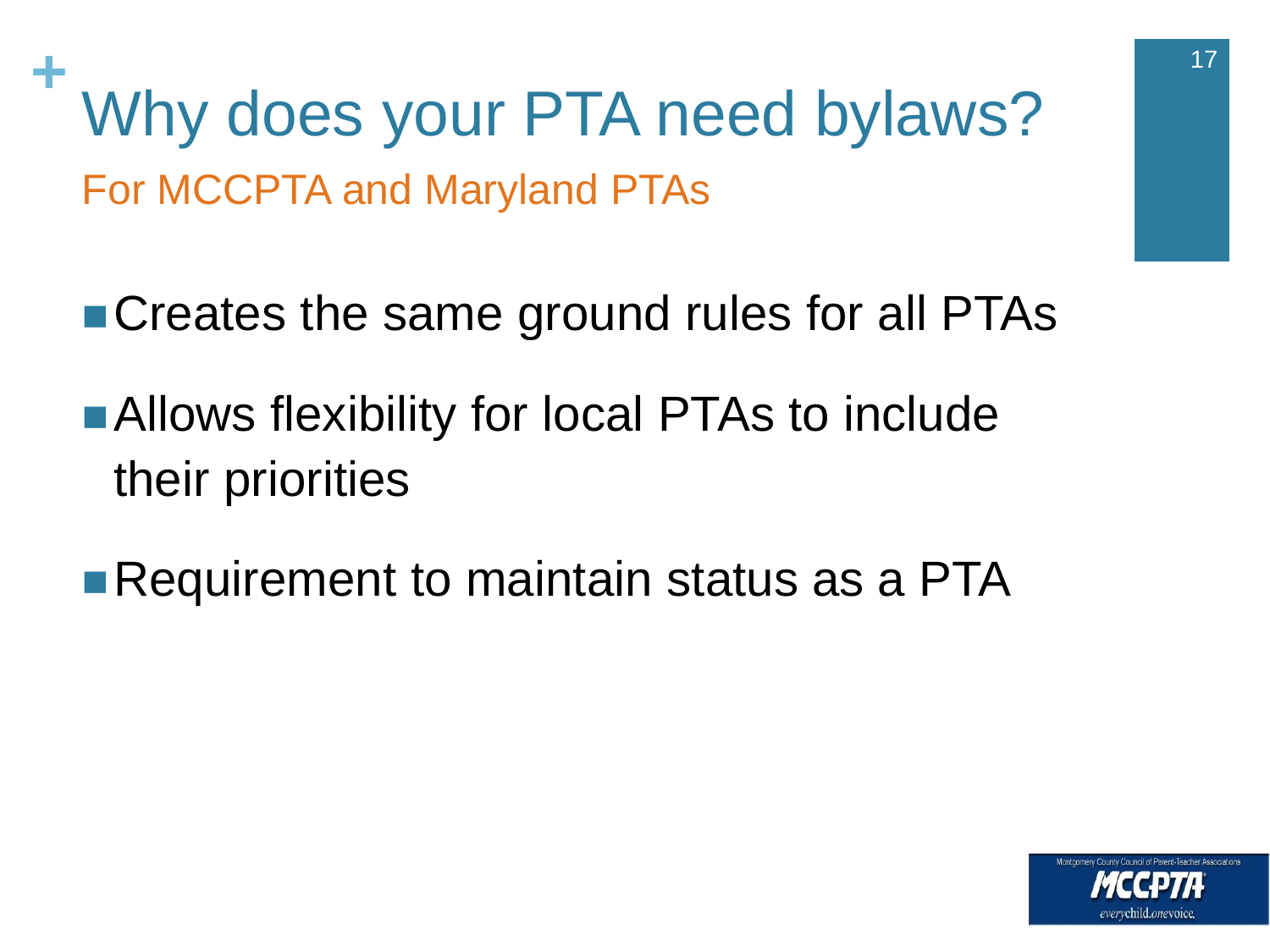# Why does your PTA need bylaws? For the IRS

- Tax laws require non-profit corporations to have bylaws
- ■Outlines organization's purpose
- ■Requires minimum of 3 Officers
	- President
	- **Treasurer**
	- **Secretary**



18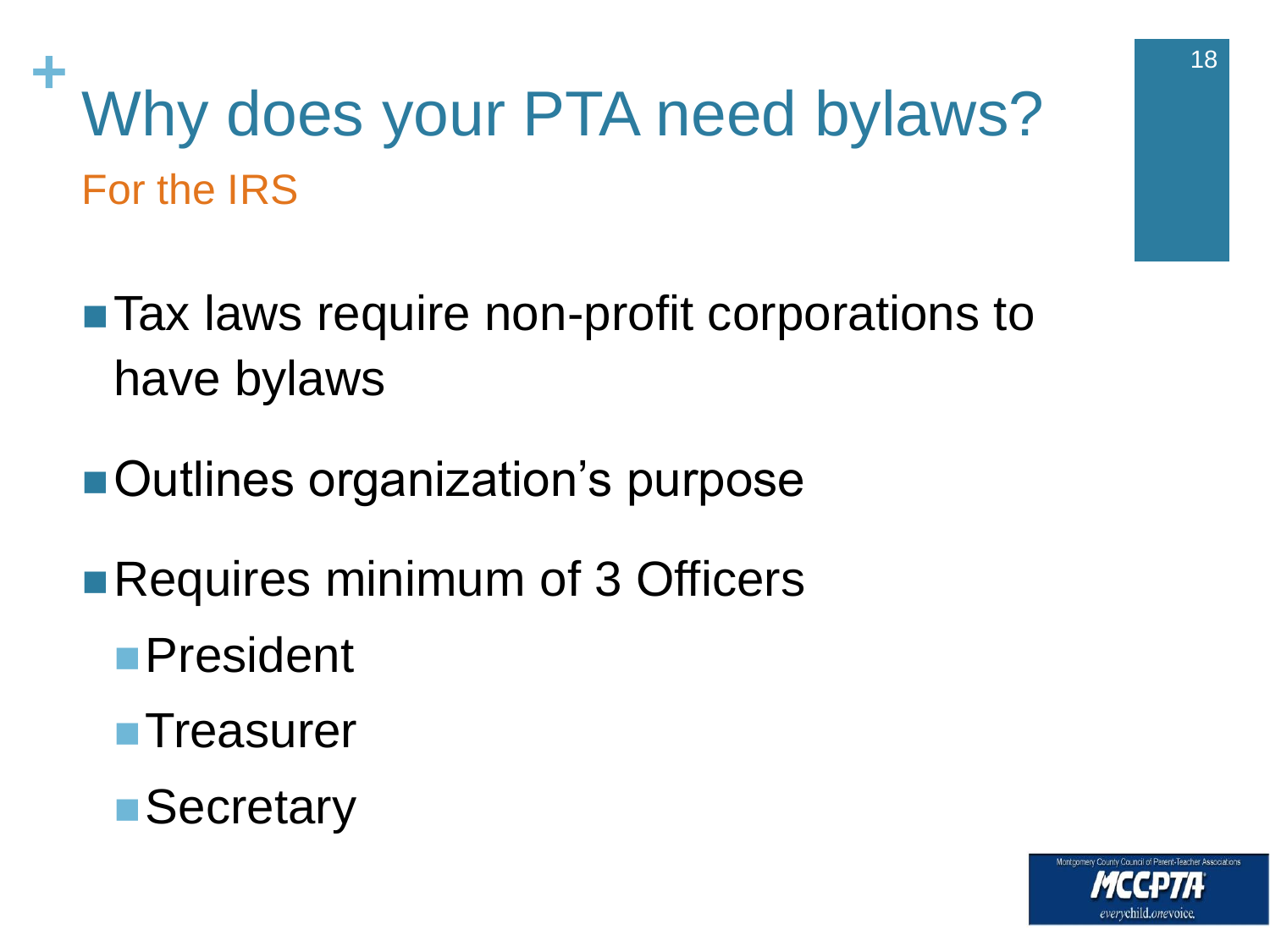#### **+ Committees**

Purpose: Implements the work of the organization

- Develop & implement advocacy issues, programs & activities relevant to needs & interests of school community
- The work
	- Make work plans and develop budget
	- Decide and execute details about a particular activity
- Develop or use the expertise of members

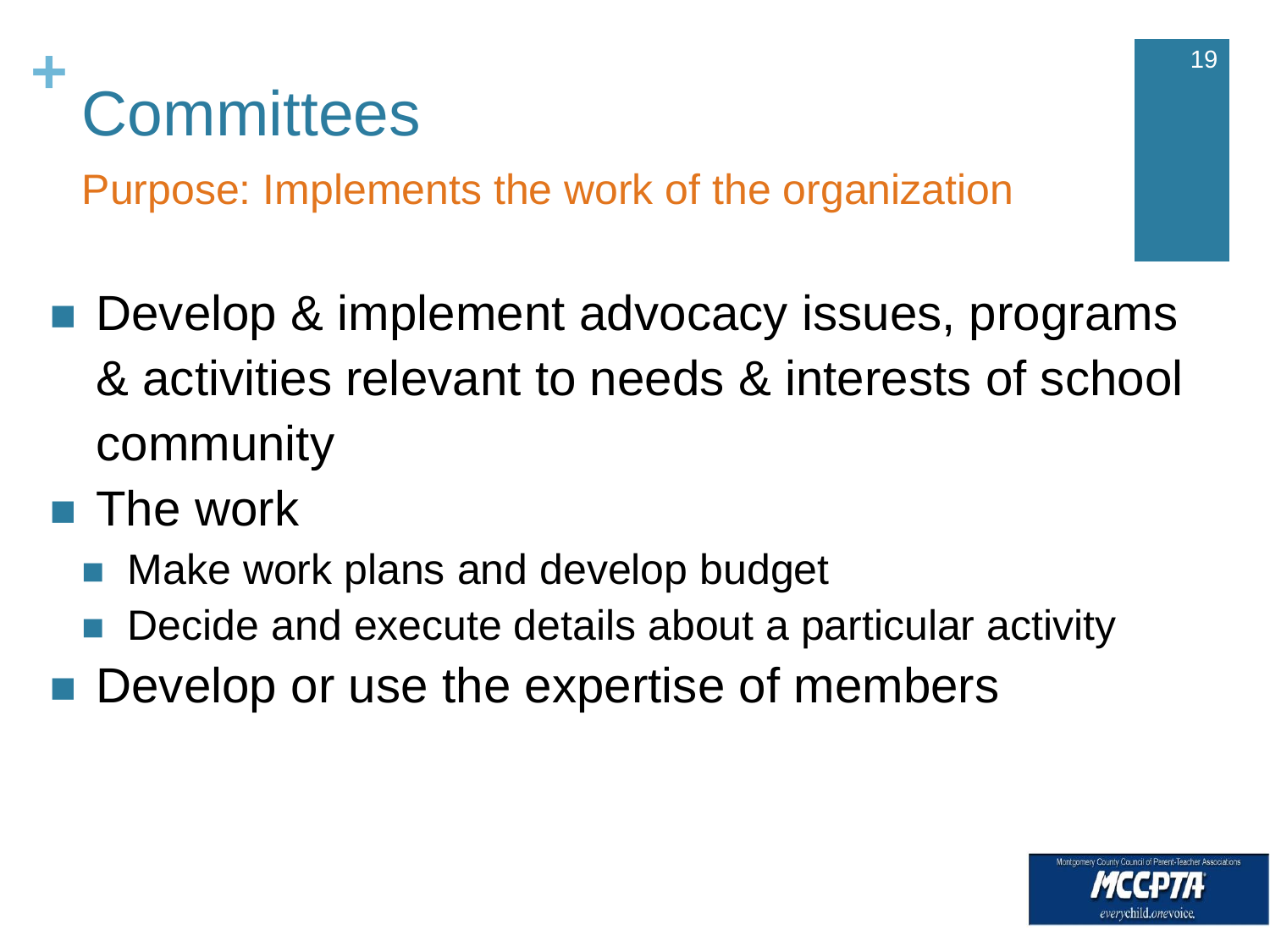#### **+ Committees**

**Organization** 

- **Diverse membership**
- All committee chairs & members should be PTA members
- **President serves as ex-officio member to all** committees, other than Nominating
- Large enough to carry out the assigned work with sharing the responsibilities, and small enough for input and discussion

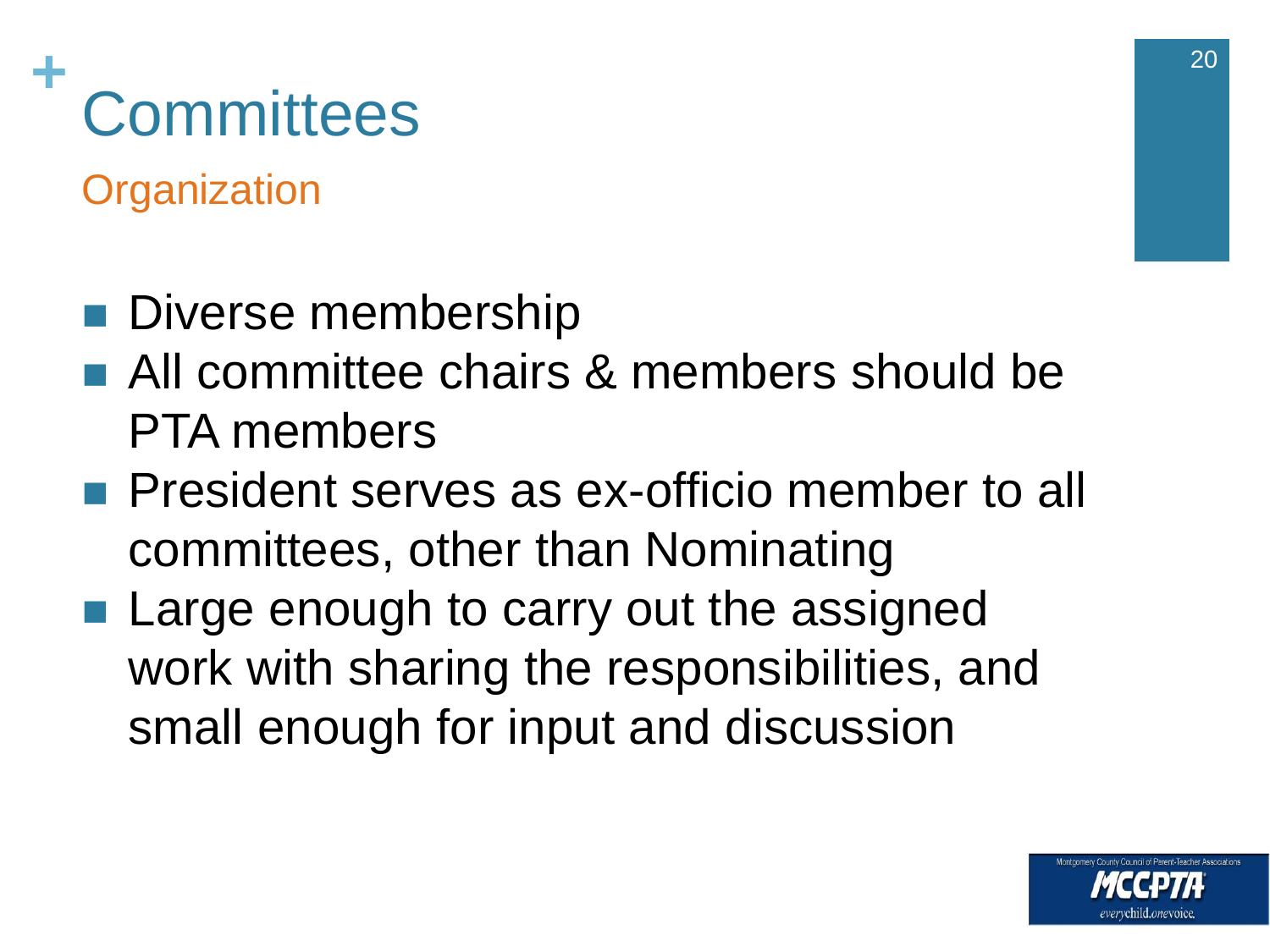**+** Parliamentary Procedures

■Robert's Rules of Order

 $\blacksquare$ Initial meetings set the tone for the year

## ■Purpose

- **Ensure orderly meetings**
- Allow opportunities for members to participate
- **Prevent individual attendees from dominating a** meeting
- **Prevent chaos**

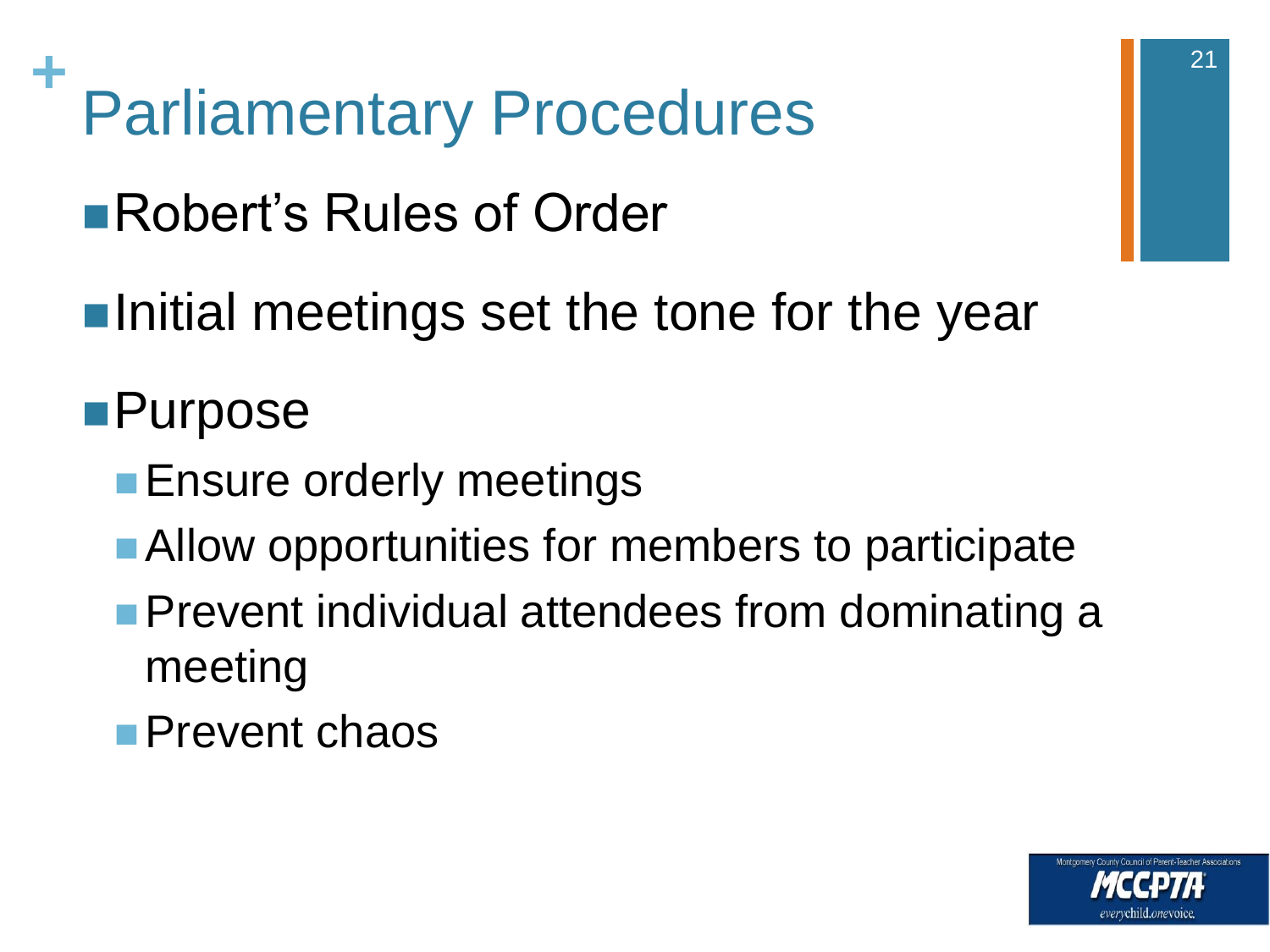#### **+** Rules of Effective Meetings

**Agenda guides the meeting** 

- **Provide members with documents prior to** meetings
- Follow the bylaws, meeting/standing rules to guide decisions
- Stay on time start, end, reports
- **Take minutes to record discussions and** decisions

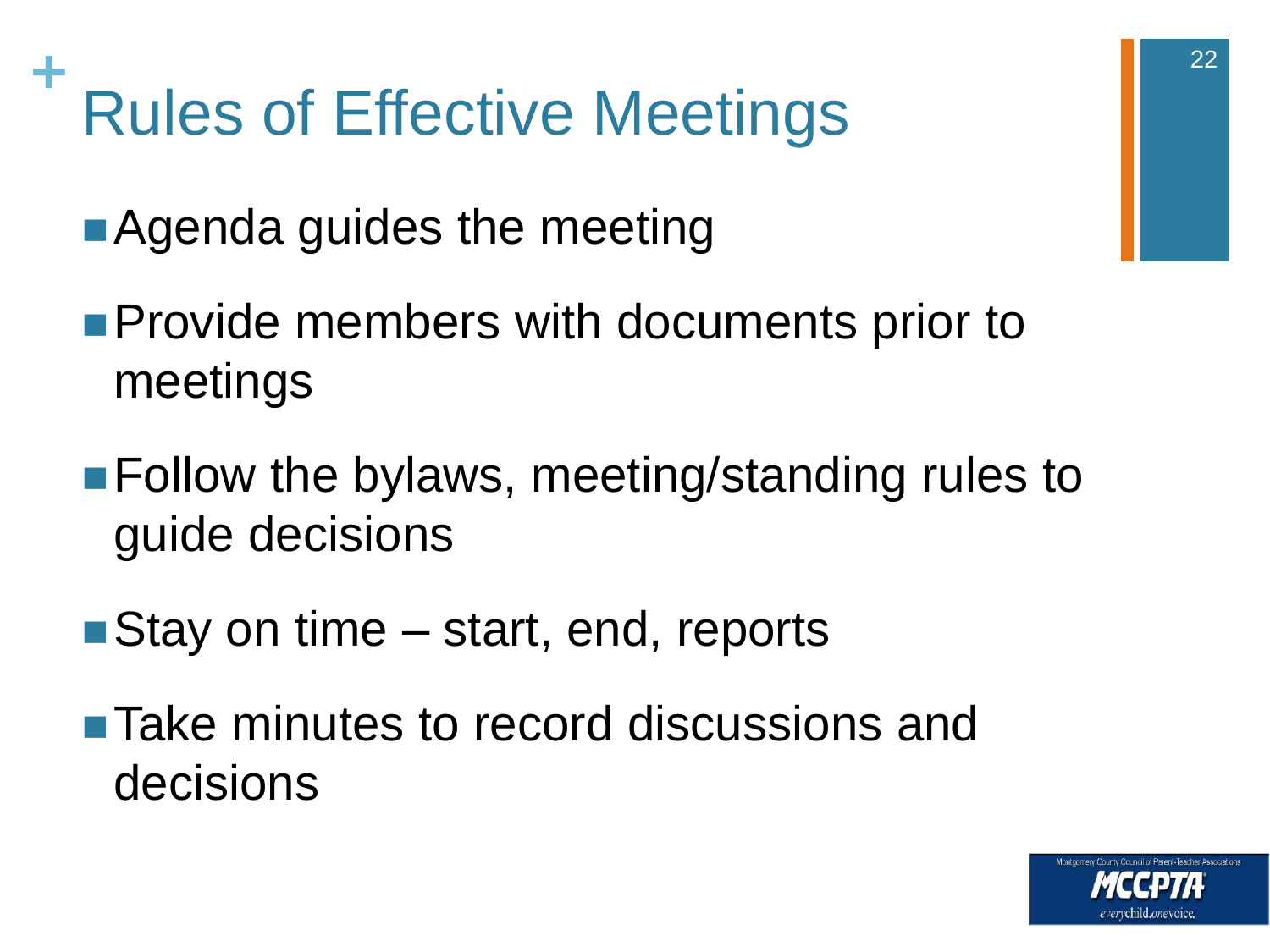

- ■Be welcoming to all members
- **Run an effective meeting**
- **Know your bylaws, Parliamentary Procedures**
- ■Remain neutral during debates
- Do not vote on motions, except to break a tie

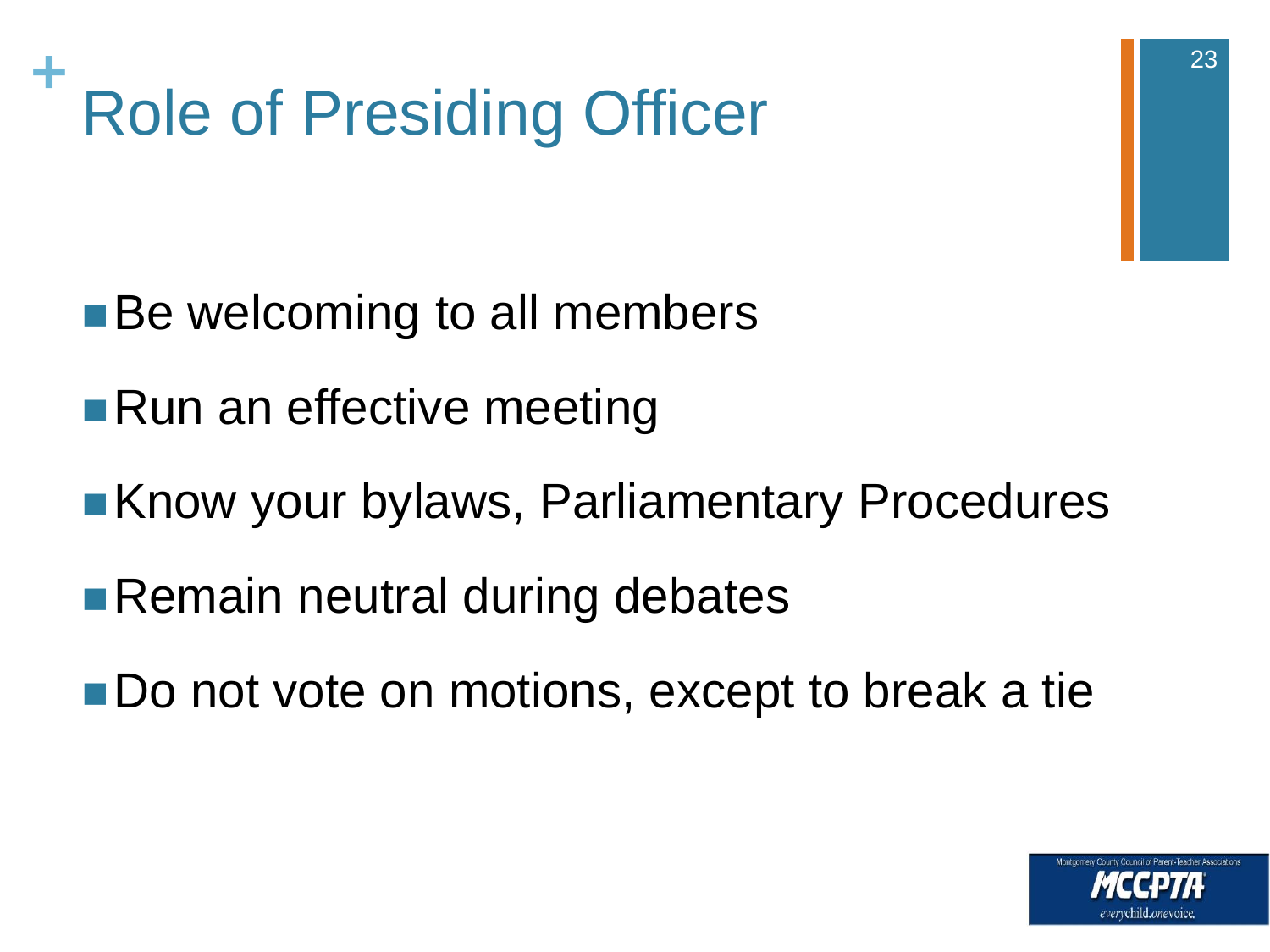# **+**Sample Agenda

- Call to Order
- Approval of Agenda
- **Approval of Minutes**
- Treasurer's Report
- Officer's Reports (e.g., President, Vice President, Delegate)
- Principal's Report *(local PTA general meetings)*
- Standing Committee Reports (e.g. Membership)
- **Unfinished Business**
- **New Business**
- Adjournment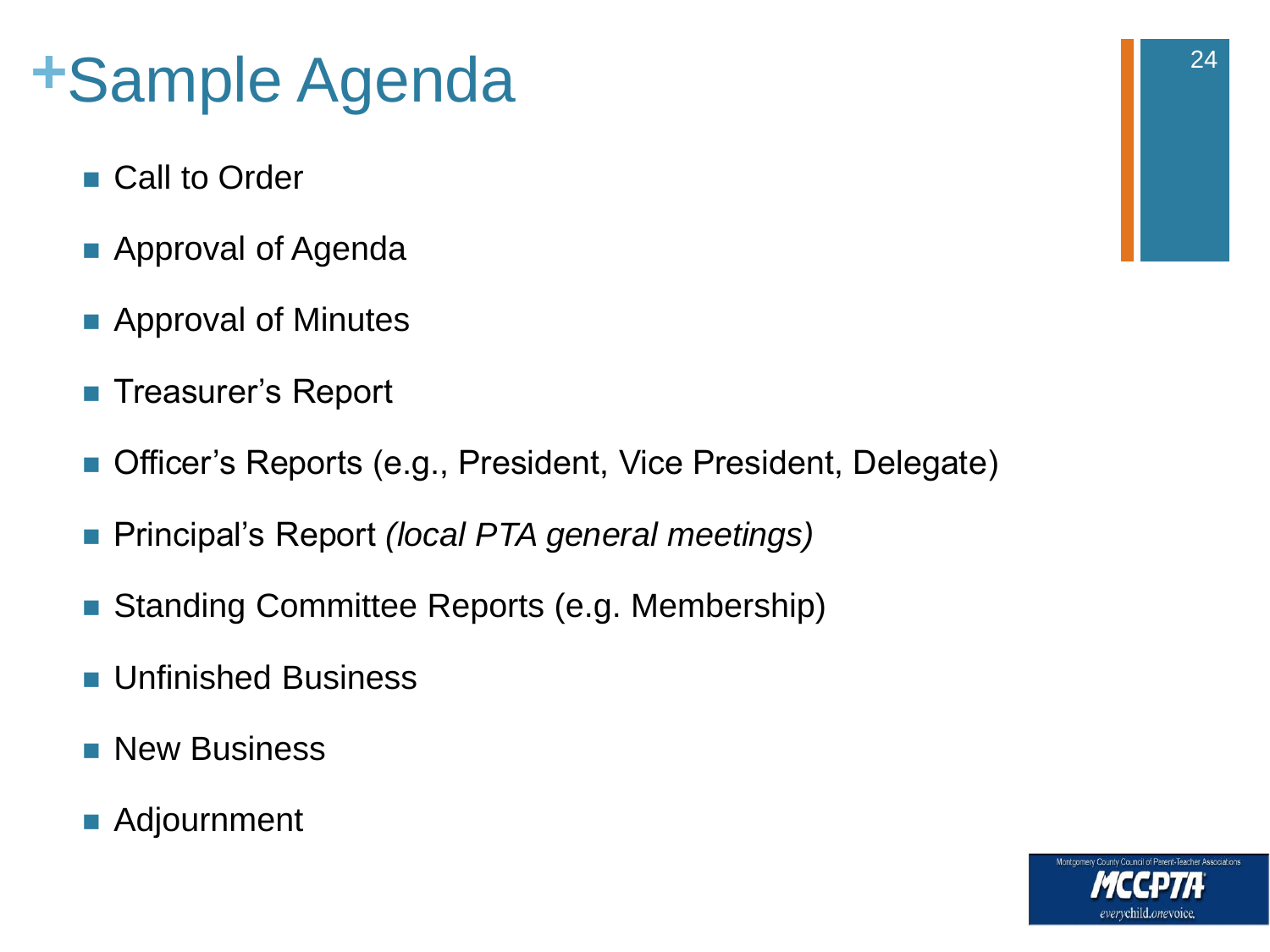# **+** Voting by Robert's Rules

■ Make a motion  $1^{\circ}$  "I MOVE"

- **Nay be submitted in writing, in addition to spoken**
- Secretary should record who says this
- $\blacksquare$  2<sup>nd</sup> the motion
- **Discussion** DISCUSSION
	- $\blacksquare$  Each speaker may be limited by time
	- No one speaks a second time if others are waiting to speak
	- **All discussion is directed to the Presiding Officer**
- 
- **All in favor** "AYE" or "YES"

"I SECOND"

- **All opposed "NAY" or "NO"**
- **Abstain** "ABSTAIN"
- - The Presiding Officer does not vote, unless needed to break a tie
- **Announce results**

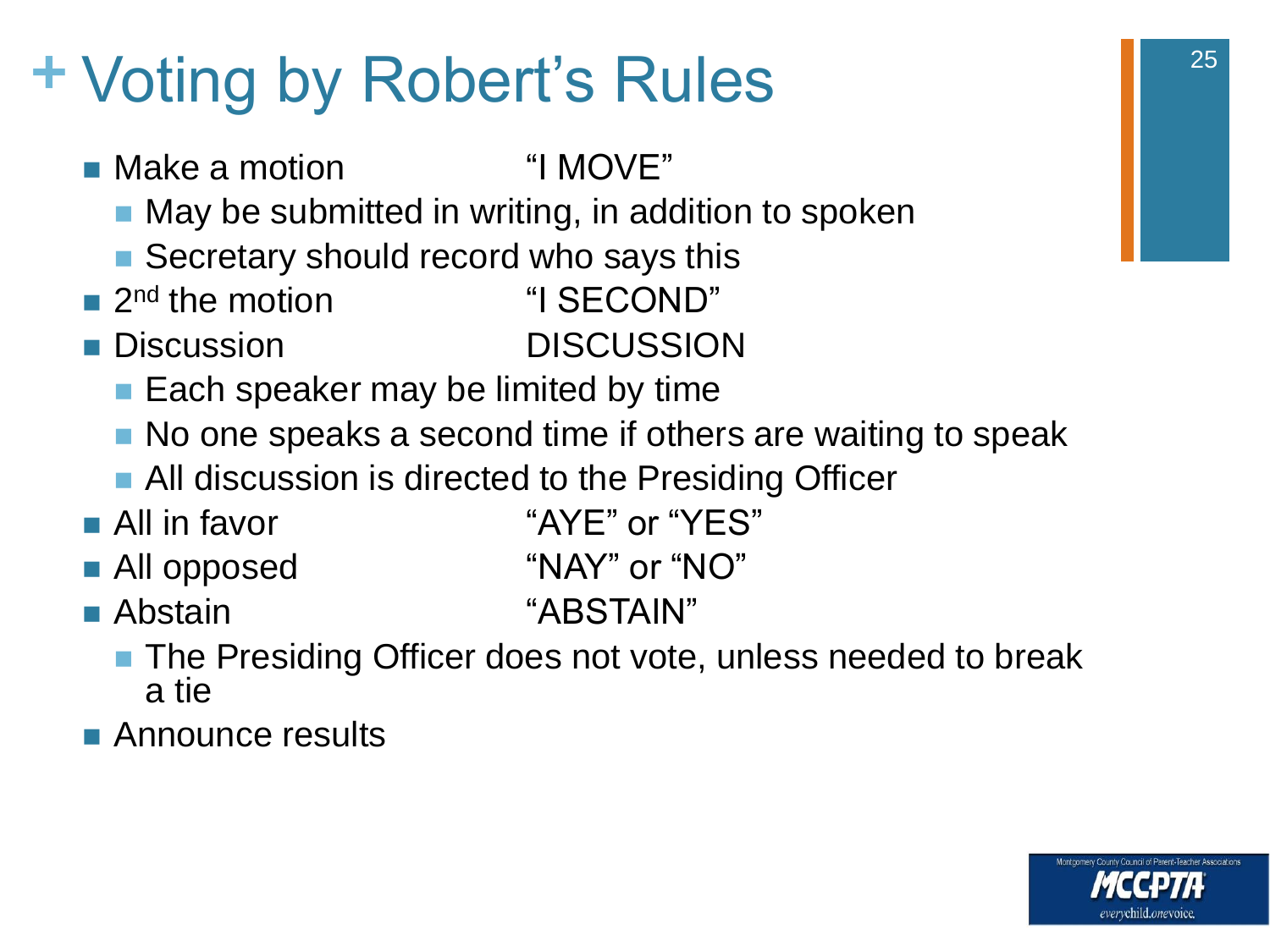#### **+** Content of Minutes

- Name of PTA, date/hour, place
- Who presided/attendees/presence of quorum
- **Previous minutes approval/corrections**
- Committee reports—written report may be submitted
- Motions (with names)- best to use motion slips
	- **Pass or fail**
	- Voice vote OK -- record if specific tally
- **Any programs, announcements, future meetings, etc.**
- Note call to order and adjournment times

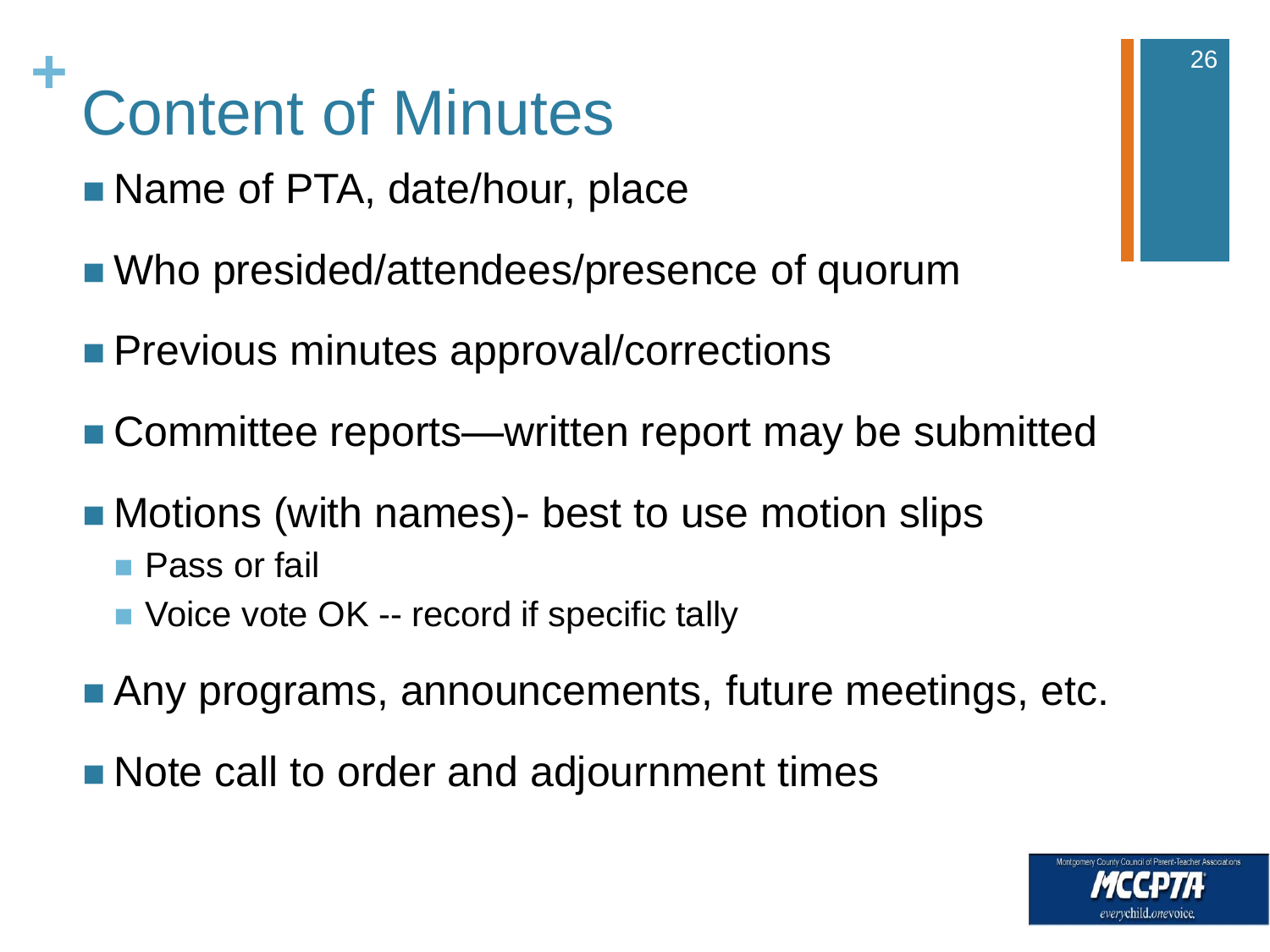# **+**Information to Keep Handy

- **Local PTA documents** 
	- Bylaws
	- **PTA Roster of Officers, Board of Director & Membership Directory**
	- **Budget**
	- Meeting schedule, school calendar
	- **Procedure book including the PTA's goals, plan of work, and** reports from predecessor
- Robert's Rules of Order, Newly Revised
- **MCCPTA documents** 
	- Blue Book Bylaws, Directory
	- Suggested Timeline for PTA Leaders
	- Guidebook(s) appropriate to position

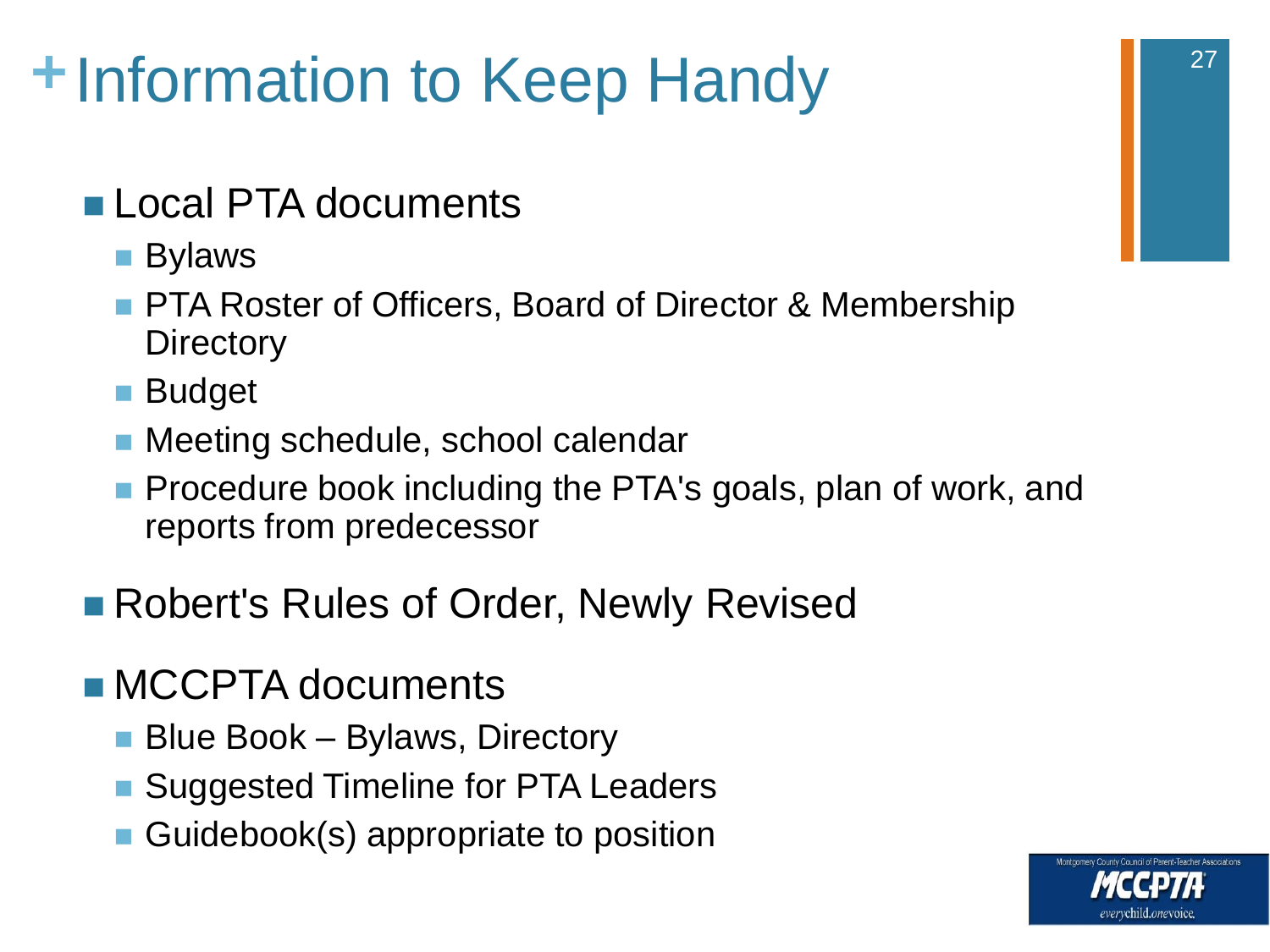

- Board of Directors core team that represents the members in meeting the PTA goals
- **PTA programs and activities should focus on** education & healthy development and help *all* students and families
- **PTAs should create a welcoming and** inclusive environment
- **Bylaws and standing rules govern the PTA**